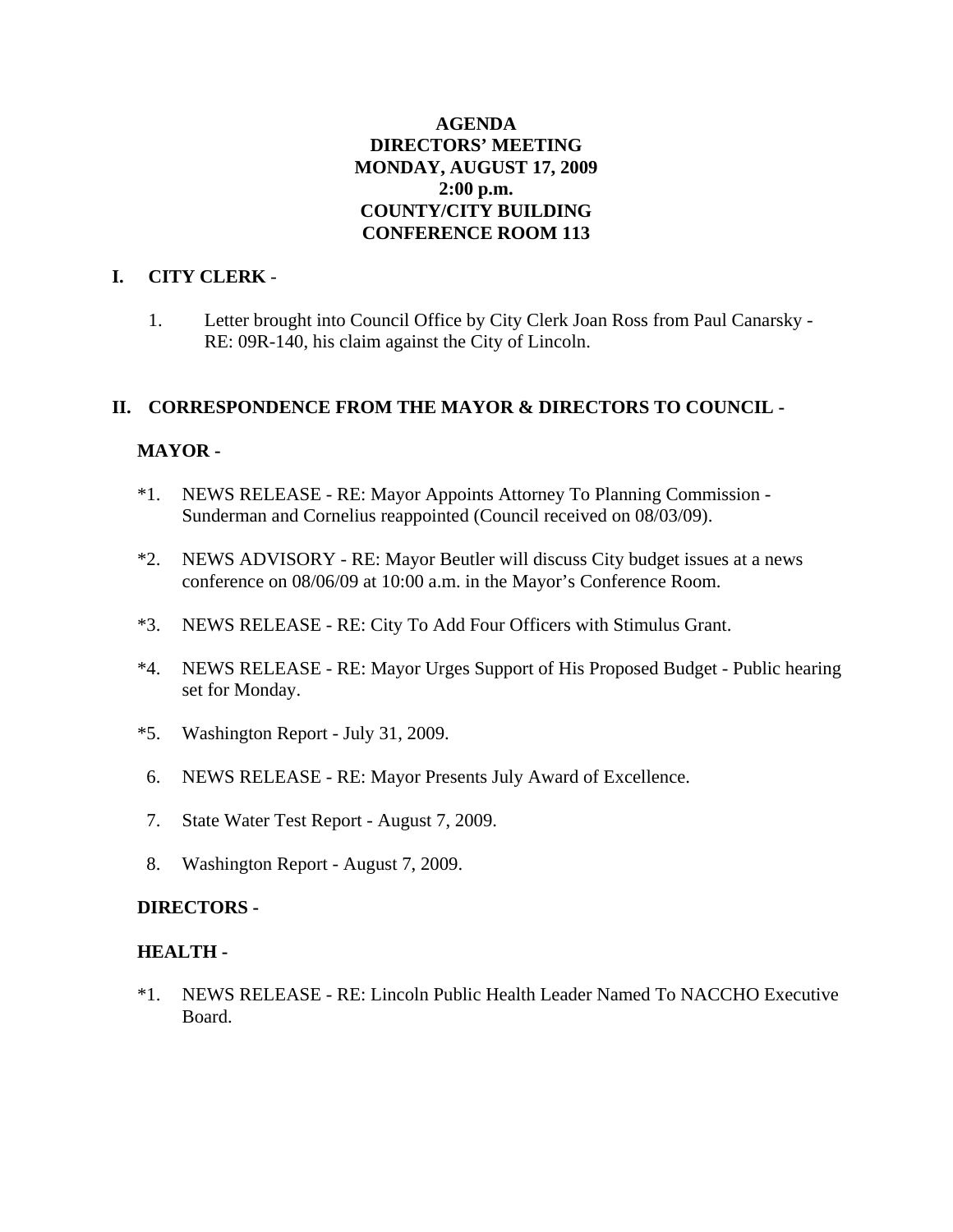## **PLANNING COMMISSION FINAL ACTION .....**

- 1. Special Permit #09018 (Expansion of nonstandard single-family dwelling 2904 S.  $14<sup>th</sup>$ Street) Resolution No. PC-01176.
- 2. Special Permit #09021 (Expansion of nonstandard single-family dwelling 1111 E. Hillcrest Drive) Resolution No. PC-01175.

## **III. COUNCIL RFI'S & CITIZENS CORRESPONDENCE TO INDIVIDUAL COUNCIL MEMBERS -**

## **JON CAMP -**

- 1. Request to Greg MacLean, Public Works & Utilities Director RE:  $9<sup>th</sup>$  & Harrison Traffic Warning Device (RFI #90 - 07/22/09)
- \*2. Response E-Mail & Material from Fire Chief Niles Ford RE: Proposed ambulance rate increases.

## **IV. CORRESPONDENCE FROM CITIZENS TO COUNCIL -**

- \*1. E-Mail & Attachment from Dale Briere, TGA Wireless Device Recycling RE: The program, TGA Wireless Device Recycling.
- \*2. E-Mail from Pat McCashland RE: Against Telecom Tax increase.
- \*3. E-Mail & Attachment from Walter Canney RE: In Support of Telecom Tax increase.
- \*4. E-Mail from Joyce Gleason RE: Proposed fee for Nature Center-Please do NOT charge a fee.
- \*5. E-Mail from Helen Chastain RE: Proposed fee for Nature Center-Please do NOT charge a fee.
- \*6. E-Mail from Lance Roach, J L Exteriors Inc. RE: NO telecom tax increase.
- \*7. Letter from Mark Kurtenbach RE: Concerns over the safety and traffic flow on Old Cheney Road between  $70<sup>th</sup>$  Street &  $84<sup>th</sup>$  Street.
- \*8. E-Mail from L. J. Frost RE: Strongly disagree with any decision to close the Bethany & South Branch libraries.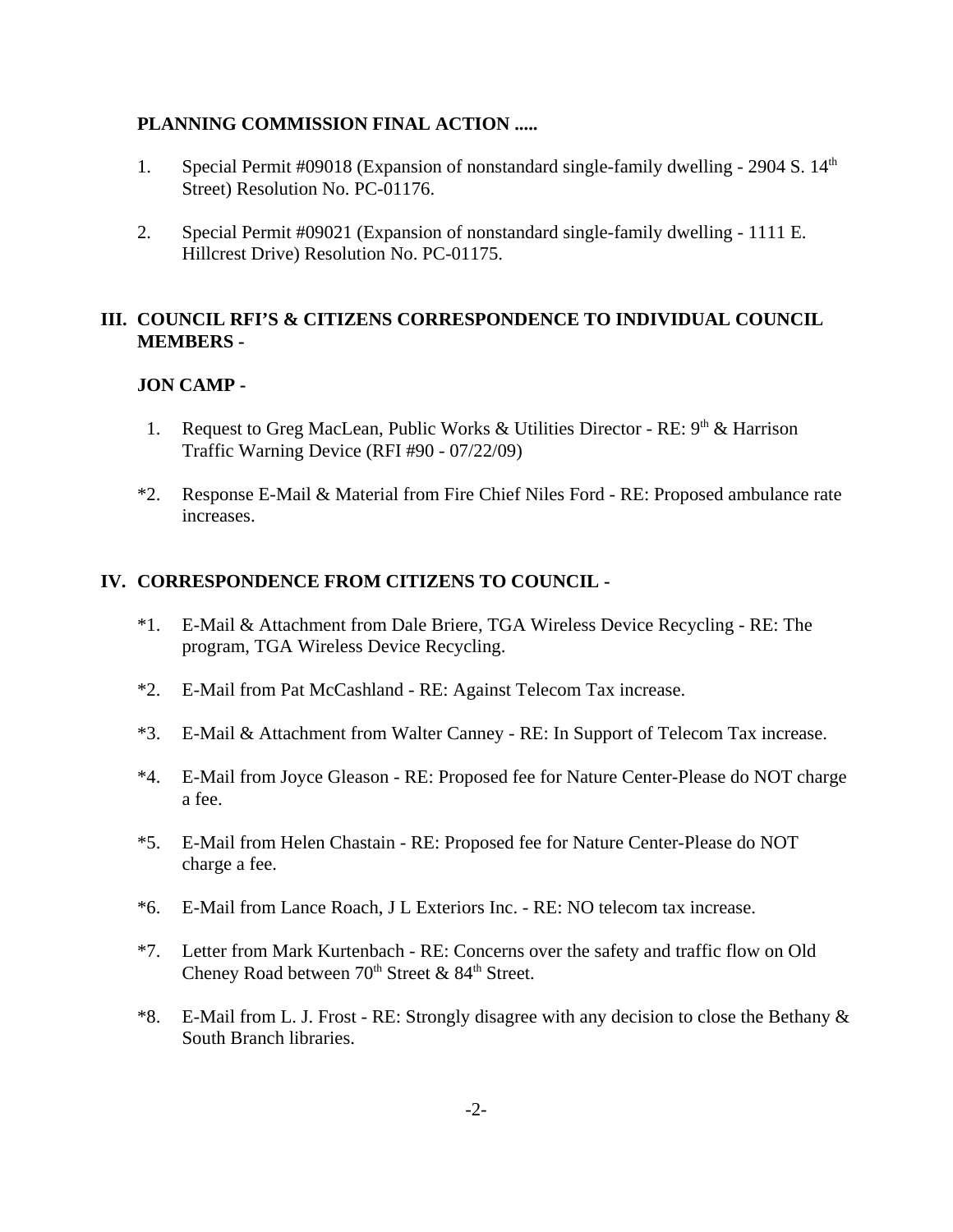- \*9. E-Mail from Barb Haith RE: Opposed to the telecom tax.
- \*10. E-Mail from Spencer Ashburn RE: An increase in the tax on cell phones is unacceptable!
- \*11. E-Mail from Bob Hall RE: Off-premise advertising.
- \*12. E-Mail from Elizabeth Philson RE: Please reconsider raising cell taxes.
- \*13. E-Mail from Adam Sparling RE: Please do not vote for a raise in cell tax.
- \*14. E-Mail from Sara & Robert Friedman RE: In Support of the increase in the telecom tax.
- \*15. Letter from Rosina Paolini RE: The Importance of Direct Learning with Nature.
- \*16. 2 E-Mails from Chuck Lien RE: Please vote against any telecom tax increases on his cell phone or land line.
- \*17. E-Mail from Chad Baker RE: I do not support any tax increase, cell phone or otherwise.
- 18. InterLinc Action Center RE: Problem-Excessive traffic on Holdrege St., with the up coming widening to three lanes, traffic will only increase - Tracking #12842 (Forwarded to Public Works and LPD on 08/07/09)

## **V. ADJOURNMENT**

## **\*HELD OVER FROM AUGUST 10, 2009.**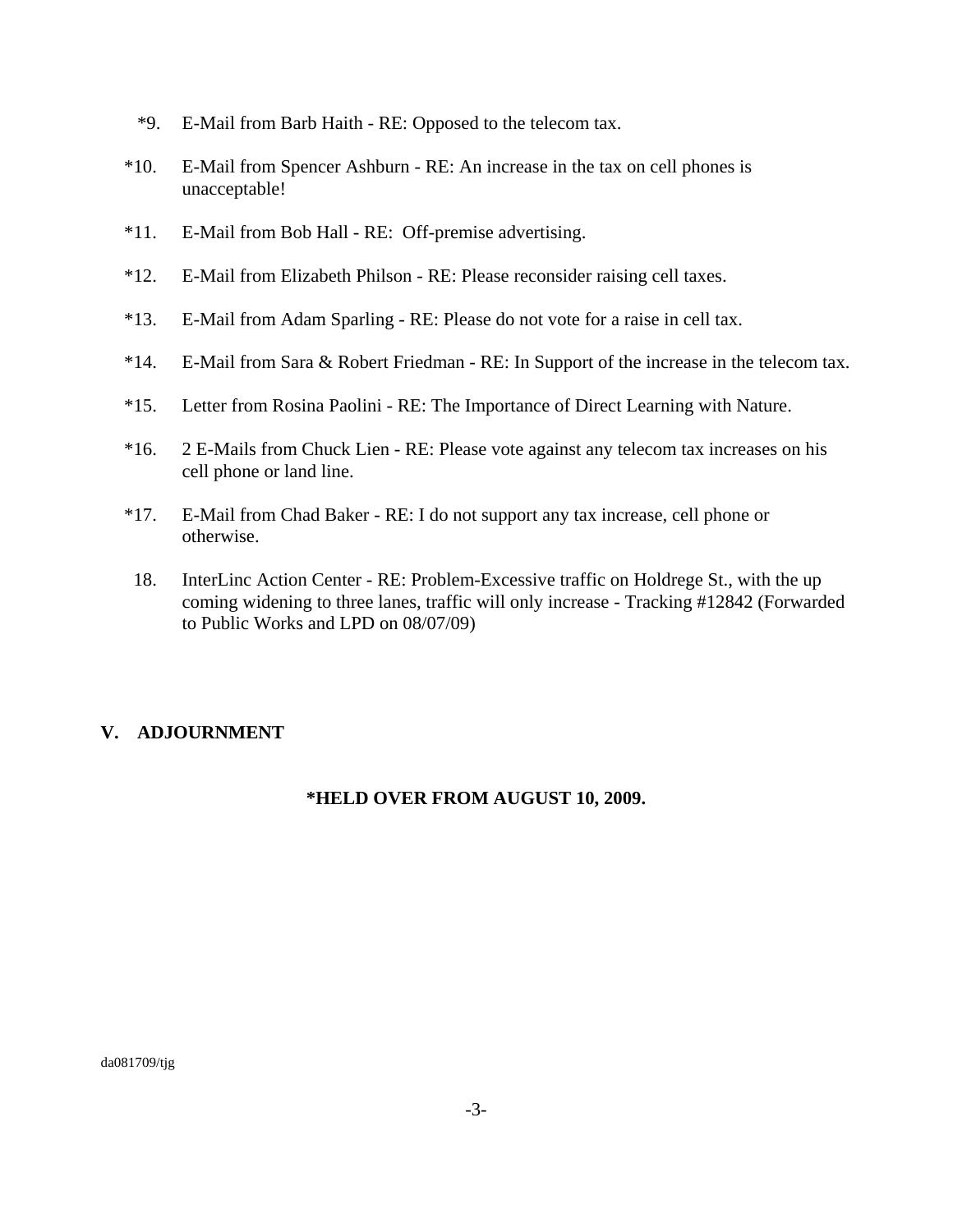## **DIRECTORS' MEETING MINUTES MONDAY, AUGUST 17, 2009 2:00 p.m. COUNTY/CITY BUILDING CONFERENCE ROOM 113**

**Council Members Present:** Jonathan Cook, Eugene (Gene) Carroll, Jayne Snyder, - - **Absent:** Doug Emery, Chair; John Spatz, Vice-Chair; Jon Camp, Adam Hornung

**Others Present:** Rick Hoppe, Mayor's Office; City Clerk Joan Ross; John Hendry, City Attorney; and Tammy Grammer, City Council Secretary

Mr. Cook opened the meeting at 2:04 p.m. Location Announcement of the Nebraska Open Meetings Act: A Copy of the Nebraska Open Meetings Act is Located on the Wall at the Rear of this Room.

### **I. CITY CLERK** -

City Clerk Joan Ross stated on their Agenda today, Items 10 & 11 will be called together. *[#10, Application of Rickety Cricket LLC dba N Street Wine & Liquor for a Class D and K catering liquor license at 1835 N Street.; and #11, Manager application of Jamie Q. Tallman for Rickety Cricket LLC dba N Street Wine & Liquor at 1835 N Street.]*

Items 12 & 13 will be called together. *[#12, Application of Kabredlo's Inc. dba Kabredlo's #107 for a Class D liquor license at 3500 North 48th Street.; and #13, Manager application of Andrew J. Maxey for Kabredlo's Inc. dba Kabredlo's #107 at 3500 North 48th Street.]*

Items 15 & 16 will be called together. *[#15, Application of Cherries, Inc. dba The Fat Toad for a Class C liquor license at 1409 O Street.; and #16, Manager application of Joshua J. Root for Cherries, Inc. dba The Fat Toad at 1409 O Street.]*

Item 9 is for the football Husker home game days tailgates. They just came in a little late so they are getting them on the agenda now. *[#9, Application of Twisted Steele, Inc. dba The Bar for a special designated license covering an outdoor area measuring approximately 27 feet by 87 feet in the adjacent parking lot/driveway of Electric Fixture & Supply at 1630 P Street on September 5, 26; October 17, 24; and November 7, 21, 2009 from 8:00 a.m. to 1:00 a.m.]* 

Items 17, 18, & 19 will be called together. *[#17, 09-110, Approving an Amendment to Sublease Agreement between the City and the State of Nebraska Department DAS/State Building Division to change the amount of sublease space from 6,568 sq. ft. to 6,076 sq. ft. of office space in the One Stop Career Center at 1010 N Street for providing job training and employment services under the Workforce Investment Act for a term of January 1, 2007 through December 31, 2011.; #18, 09-111, Approving a Sublease Agreement between the*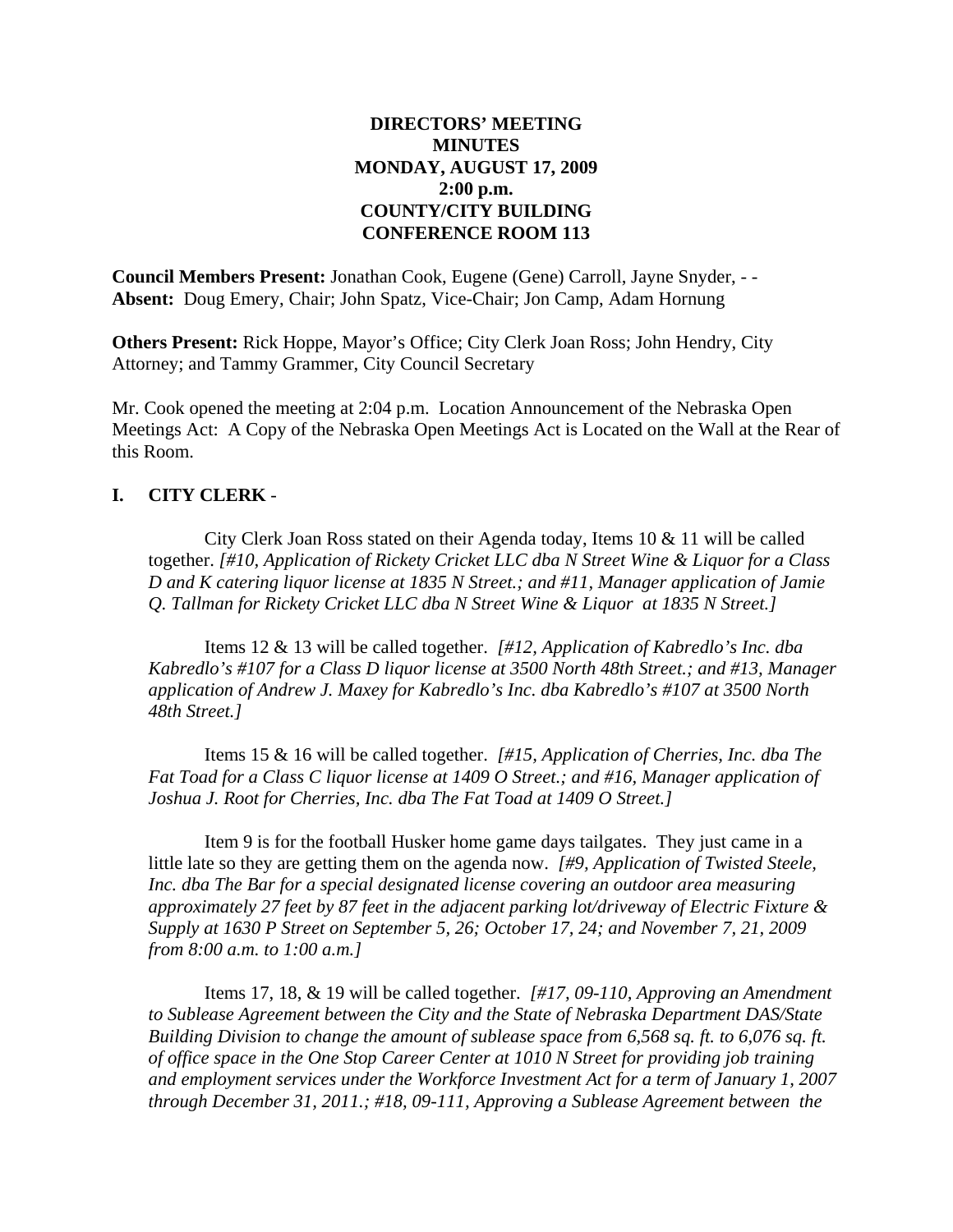*City and Experience Works at the One Stop Center at 1010 N Street for providing job training and employment services under the Workforce Investment Act for a one-year term from April 1, 2009 through March 31, 2010.; and #19, 09-112, Approving an Amendment to the Sublease Agreement between the City and Goodwill Industries to change the amount of sublease space from 159 sq. ft. to 147 sq. ft. in the One Stop Center at 1010 N Street for providing job training and employment services under the Workforce Investment Act for a term of January 1, 2009 through December 31, 2010.]*

Item 20 under their report of claims, they have a denial for Canarsky. They are asking Council to pull their claim out for public hearing on the night meeting, so they can be at the meeting. Mr. Cook noted they also have a Motion-To-Amend to remove an item from the settled list. *[#20, 09R-140, Accepting the report of new and pending claims against the City and approving disposition of claims set forth for the period of July 16 - 31, 2009.]*

For Item 24, they have a Motion-To-Amend #1. *[#24, 09-108, Approving the transfer of unspent and unencumbered appropriations and cash (if any) between certain capital improvement projects within the Street Construction Fund, Water Construction Fund, Sanitary Sewer Construction Fund, and Capital Projects Fund within the Public Works & Utilities Department.]*

Under the Pending list on Items 36 through 40 that would come back for  $1<sup>st</sup>$  Reading at the same time when the "M" Class contract is ready. The "M" Class contract is ready and requested for Introduction-1st Reading on August  $24<sup>th</sup>$ , so they would see these items on the agenda for the 24<sup>th</sup> as well. *[#36, 09-97, Amending the pay schedule for a certain employee group by creating the classification of Senior Attorney.; #37, 09-98, Amending the pay schedule for a certain employee group by revising the classification of Attorney II.; #38, 09-100, Amending Chapter 2.76 of the Lincoln Municipal Code relating to the City's Personnel System by amending the Title Page to delete Section 2.76.160 Compensation Plan, Variable Merit Pay Plan; amending Section 2.76.040 Definitions, to define Excluded Employee; amending Section 2.76.130 Position and Pay Range Allocation, relating to Excluded Employees; amending Section 2.76.135 Merit Pay Plan Established, to include Excluded Employees and increase the maximum number of merit pay steps; amending Section 2.76.145 Merit Pay Plan, Administration and Requirements for Advancement, to include the newly defined Excluded Employees; amending Section 2.76.150 Merit Pay Plan, Pay Increases for Exceptional Service, to include the newly defined Excluded Employees; amending 2.76.155 Longevity Pay to adjust the annual longevity pay plan relating to certain "N" and Excluded Employees; deleting all of Section 2.76.160 Variable Merit Pay Plan; amending Section 2.76.175 Promotion, Transfer, Demotion or Temporary Promotion relating to the newly defined Excluded Employees; amending Section 2.76.200 Temporary Assignment to a Higher Classification relating to the newly defined Excluded Employees; amending Section 2.76.380 Sick Leave with Pay, as it relates to employees with a pay range prefixed by M, A, C, E, N, or X; and amending Section 2.76.395 Vacation Leave with Pay as it relates to employees with a pay range prefixed by M; and repealing 2.76 Title Page and*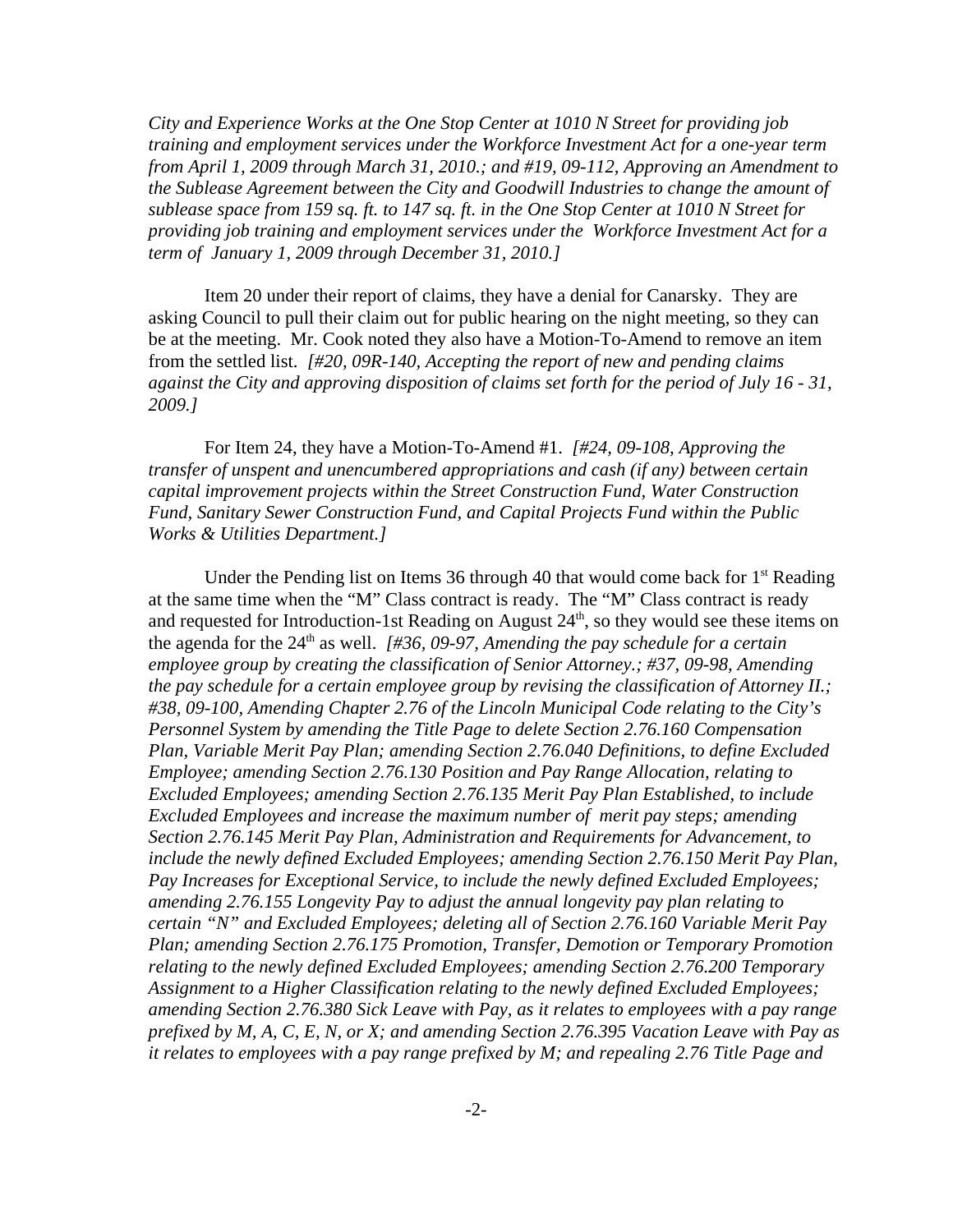*Sections 2.76.040, 2.76.130, 2.76.135, 2.76.145, 2.76.150, 2.76.155, 2.76.160, 2.76.175, 2.76.200, 2.76.380, and 2.76.395 of the Lincoln Municipal Code as hitherto existing.; #39, 09-101, Amending Chapter 2.78 of the Lincoln Municipal Code relating to the City's Personnel System by amending Section 2.78.010 Compensation Plan Established to exclude employees with a pay range prefixed by M; amending Sections 2.78.020 Annual Leave, 2.78.025 Variable Merit Pay Plan, and 2.78.030 Sick Leave to delete the references to employees with a pay range prefixed by the letter M; and repealing 2.78 Title Page and Sections 2.78.010, 2.78.020, 2.78.025, and 2.78.030 of the Lincoln Municipal Code as hitherto existing.; and #40, 09-103, Amending the pay schedule for a certain employee group by adjusting the hourly pay range schedule and schedules of annual, monthly, biweekly and hourly pay range equivalents for employees of the City of Lincoln whose classifications are assigned to pay ranges prefixed by the letter "M" to be effective August 20, 2009.]*

Mr. Cook commented for Item 14 there's not a manager application that goes along with this application. What determines when they get the manager application or not with the liquor application. City Clerk Joan Ross stated she thinks when it is an owner and then operated by the same owner/manager, she thinks that's how it works. *[#14, Application of Debbie Ngo for Fuji Japanese Restaurant for a Class I liquor license at 1501 Pine Lake Road, Bay 5.]*

1. Letter brought into Council Office by City Clerk Joan Ross from Paul Canarsky - RE: 09R-140, his claim against the City of Lincoln. - City Clerk Joan Ross mentioned this item earlier under her comments. See that discussion.

### **II. CORRESPONDENCE FROM THE MAYOR & DIRECTORS TO COUNCIL -**

### **MAYOR -**

Rick Hoppe recognized Bruce Dart (Health Director), who has been elected National President of the National Association of County and City Health Officials. They are very honored, and it's bringing a lot of good publicity to Lincoln about their very fine Health Department. Everyone congratulated Bruce. Bruce thanked everyone.

- \*1. NEWS RELEASE RE: Mayor Appoints Attorney To Planning Commission Sunderman and Cornelius reappointed (Council received on 08/03/09). - NO **COMMENTS**
- \*2. NEWS ADVISORY RE: Mayor Beutler will discuss City budget issues at a news conference on 08/06/09 at 10:00 a.m. in the Mayor's Conference Room. - NO **COMMENTS**
- \*3. NEWS RELEASE RE: City To Add Four Officers with Stimulus Grant. NO COMMENTS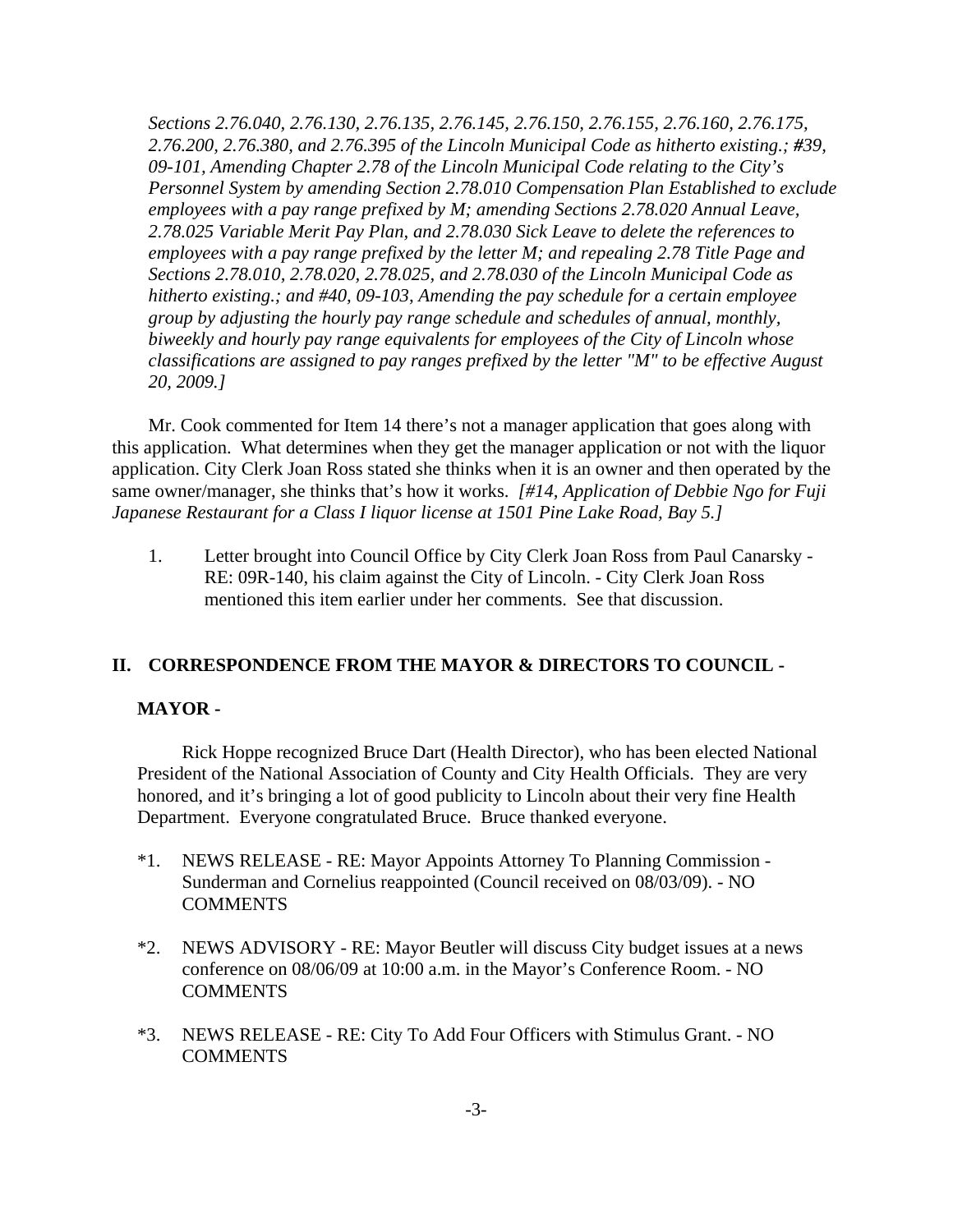- \*4. NEWS RELEASE RE: Mayor Urges Support of His Proposed Budget Public hearing set for Monday. - NO COMMENTS
- \*5. Washington Report July 31, 2009. NO COMMENTS
- 6. NEWS RELEASE RE: Mayor Presents July Award of Excellence. NO COMMENTS
- 7. State Water Test Report August 7, 2009. NO COMMENTS
- 8. Washington Report August 7, 2009. NO COMMENTS

## **DIRECTORS -** NO COMMENTS

## **HEALTH -**

\*1. NEWS RELEASE - RE: Lincoln Public Health Leader Named To NACCHO Executive Board. - NO COMMENTS

## **PLANNING COMMISSION FINAL ACTION .....**

- 1. Special Permit #09018 (Expansion of nonstandard single-family dwelling 2904 S.  $14<sup>th</sup>$ Street) Resolution No. PC-01176. - NO COMMENTS
- 2. Special Permit #09021 (Expansion of nonstandard single-family dwelling 1111 E. Hillcrest Drive) Resolution No. PC-01175. - NO COMMENTS

## **III. COUNCIL RFI'S & CITIZENS CORRESPONDENCE TO INDIVIDUAL COUNCIL MEMBERS -**

### **JON CAMP -** ABSENT

- 1. Request to Greg MacLean, Public Works & Utilities Director RE:  $9<sup>th</sup>$  & Harrison Traffic Warning Device (RFI #90 - 07/22/09). - NO COMMENTS - ABSENT
- \*2. Response E-Mail & Material from Fire Chief Niles Ford RE: Proposed ambulance rate increases. - NO COMMENTS - ABSENT

### **EUGENE CARROLL -**

Mr. Carroll stated he would like to speak with Marvin Krout (Planning Director) after the Directors' Meeting today.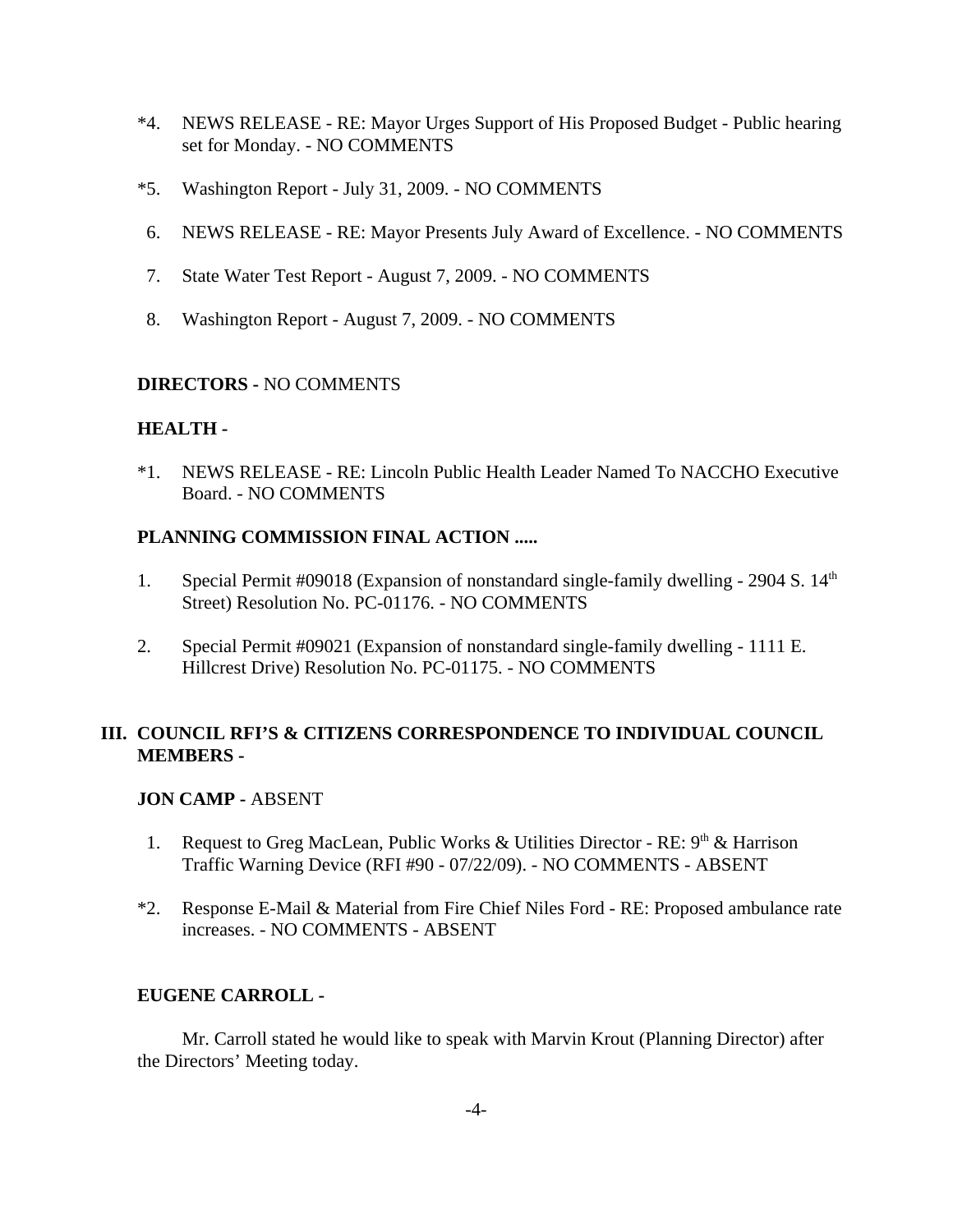#### **JONATHAN COOK -**

Mr. Cook stated he would like to speak with Marvin Krout (Planning Director) after the Directors' Meeting today.

#### **DOUG EMERY -** ABSENT

#### **ADAM HORNUNG -** ABSENT

#### **JAYNE SNYDER -**

Ms. Snyder commented to Bruce Dart (Health Director) that she doesn't think the rest of the Council has been updated on the H1N1 vaccine. She attended the Board of Health meeting. Bruce Dart reported the CDC is telling them that they will have a vaccine available for the five priority groups that's been on the news. Right now, they don't know if this will be a one shot or two shots series. They are also working with the schools because school age children are part of the priority groups. They have a conference call with all the school superintendents on Wednesday. So, they're basically in charge with insuring that the five priority groups receive the H1N1 vaccine in addition to the season flu vaccine shot as well from October through January. Then starting February they tell them that they will have the vaccine available for everybody else. They are planning to give between 140,000 to 150,000 shots in Lincoln that's going to depend on the type of virus-mild, moderate, or more severe.

#### **JOHN SPATZ -** ABSENT

#### **IV. CORRESPONDENCE FROM CITIZENS TO COUNCIL -**

- \*1. E-Mail & Attachment from Dale Briere, TGA Wireless Device Recycling RE: The program, TGA Wireless Device Recycling. - NO COMMENTS
- \*2. E-Mail from Pat McCashland RE: Against Telecom Tax increase. NO COMMENTS
- \*3. E-Mail & Attachment from Walter Canney RE: In Support of Telecom Tax increase. NO COMMENTS
- \*4. E-Mail from Joyce Gleason RE: Proposed fee for Nature Center-Please do NOT charge a fee. - NO COMMENTS
- \*5. E-Mail from Helen Chastain RE: Proposed fee for Nature Center-Please do NOT charge a fee. - NO COMMENTS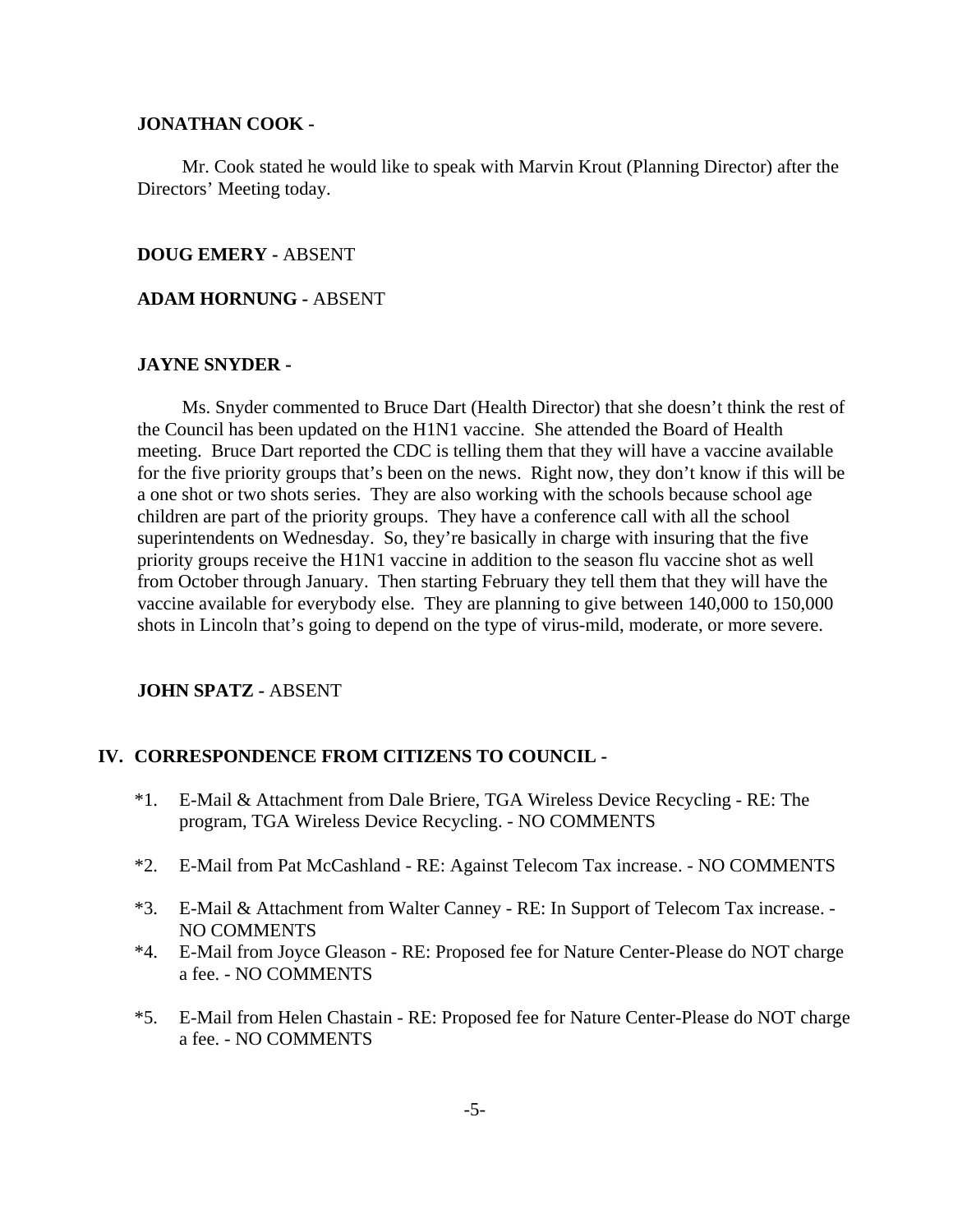- \*6. E-Mail from Lance Roach, J L Exteriors Inc. RE: NO telecom tax increase. NO **COMMENTS**
- \*7. Letter from Mark Kurtenbach RE: Concerns over the safety and traffic flow on Old Cheney Road between  $70<sup>th</sup>$  Street & 84<sup>th</sup> Street. - NO COMMENTS
- \*8. E-Mail from L. J. Frost RE: Strongly disagree with any decision to close the Bethany  $\&$ South Branch libraries. - NO COMMENTS
- \*9. E-Mail from Barb Haith RE: Opposed to the telecom tax. NO COMMENTS
- \*10. E-Mail from Spencer Ashburn RE: An increase in the tax on cell phones is unacceptable! - NO COMMENTS
- \*11. E-Mail from Bob Hall RE: Off-premise advertising. NO COMMENTS
- \*12. E-Mail from Elizabeth Philson RE: Please reconsider raising cell taxes. NO COMMENTS
- \*13. E-Mail from Adam Sparling RE: Please do not vote for a raise in cell tax. NO COMMENTS
- \*14. E-Mail from Sara & Robert Friedman RE: In Support of the increase in the telecom tax. - NO COMMENTS
- \*15. Letter from Rosina Paolini RE: The Importance of Direct Learning with Nature. NO COMMENTS
- \*16. 2 E-Mails from Chuck Lien RE: Please vote against any telecom tax increases on his cell phone or land line. - NO COMMENTS
- \*17. E-Mail from Chad Baker RE: I do not support any tax increase, cell phone or otherwise. - NO COMMENTS
- 18. InterLinc Action Center RE: Problem-Excessive traffic on Holdrege St., with the up coming widening to three lanes, traffic will only increase - Tracking #12842 (Forwarded to Public Works and LPD on 08/07/09). - NO COMMENTS

# **ADDENDUM - (For August 17th)**

### **I. CITY CLERK -** None